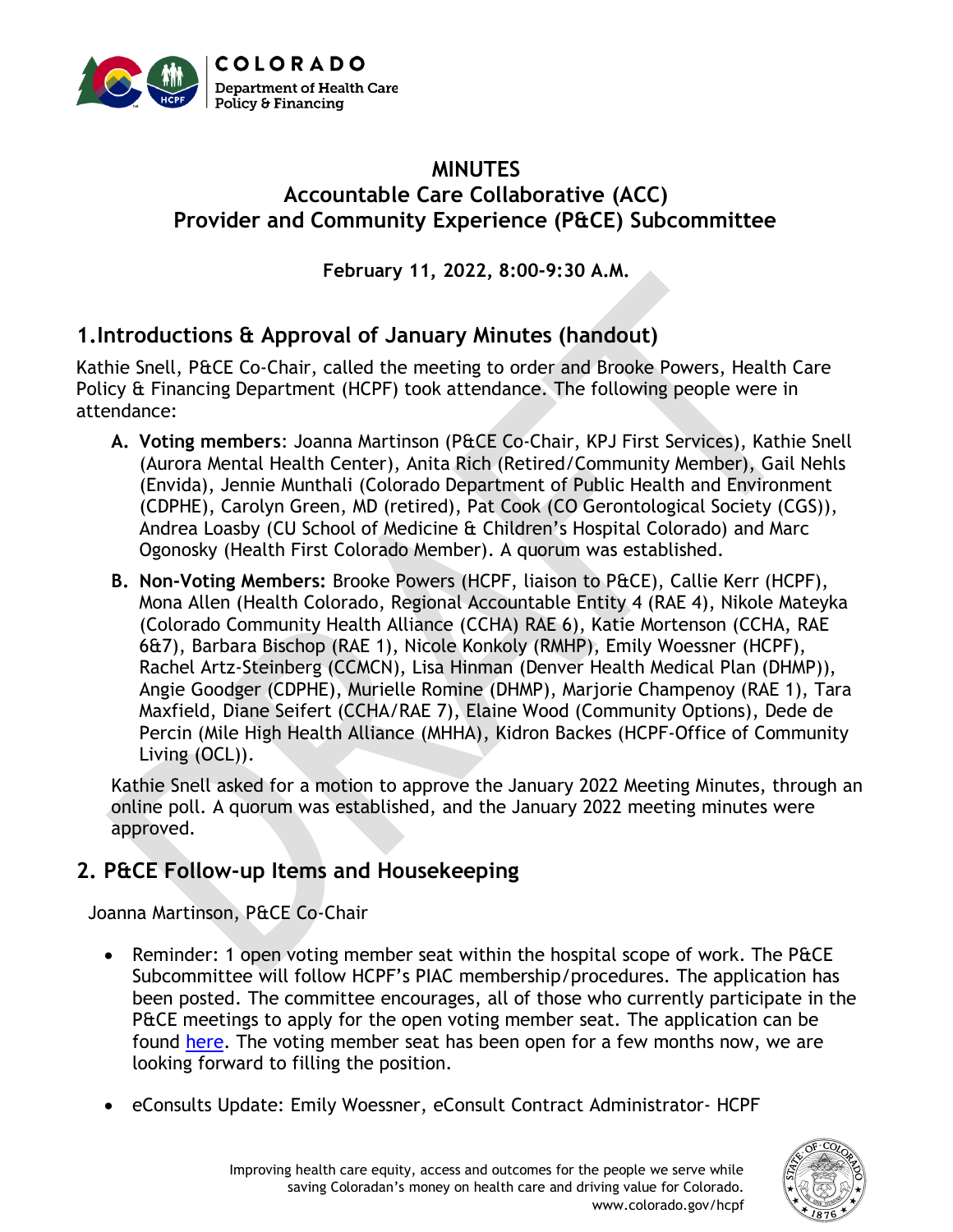$\circ$  Exciting news! The Dept. has received verbal approval from Centers for Medicare & Medicaid Services (CMS) to move forward with the eConsult project. Currently, we have a draft invitation to negotiate (ITN) that is being reviewed internally and once that is reviewed the next step is it will go to CMS for the review for the funding and solicitation. We are expected to release the ITN sometime in May 2022 for vendors to bid on, as long as everything goes as expected with CMS. Periodic updates will come at future subcommittee meetings as they come in. Any questions can be emailed to: [hcpf\\_econsult@state.co.us](mailto:hcpf_econsult@state.co.us) You can also visit the Departments webpage: <https://hcpf.colorado.gov/stakeholder-telemedicine> for more information. The webpage will be updated in the coming near future, as it is a little outdated. STAY TUNED!

# **3. STATE ACC PIAC-UPDATE**

Joanna Martinson, State ACC Program Improvement Advisory Committee (PIAC) voting member.

- Please visit the ACC PIAC [Website;](https://hcpf.colorado.gov/accountable-care-collaborative-program-improvement-advisory-committee) there is a lot of valuable information located on the website, including the minutes from the PIAC meetings as well as handouts/presentations. PIAC meetings are always held from 9:30 AM-12:15PM, usually the third Wednesday of the month, please visit the site for the date of the next meeting.
- Joanna provided the highlights from the January 19<sup>th</sup> PIAC meeting:
	- [PHE](https://hcpf.colorado.gov/phe-planning) unwind discussion was fairly brief. The main takeaway was to make sure that our members are getting in their correct addresses and information in. It is important, so that when the PHE does happen the members are getting letters and communications and they don't miss out on renewal processes.
	- COVID-19 Updates: 75.1% of all Coloradans are vaccinated and 47.1% of Medicaid members 5 and up are vaccinated. Free test kits are going out.
	- Aaron Green, the new Equity, Diversity & Inclusion (EDI) Officer presented again at the PIAC meeting and it was extremely informative and helpful. Joanna encourages everyone to look at his presentation on the PIAC Website.
		- o Aaron Green explained how he is going to host a series of town halls in the future and go over how he envisions EDI.
	- Joanna briefly shared the [survey](https://www.surveymonkey.com/results/SM-LQ7C835C9/) results from the last P&CE meeting about workforce challenges with the PIAC. The results were very informational and there was great feedback that was obtained. Thank you for your help!

# **4.Care Coordination**

Kidron Backes, Management Care Coordination Specialist Case, OCL, HCPF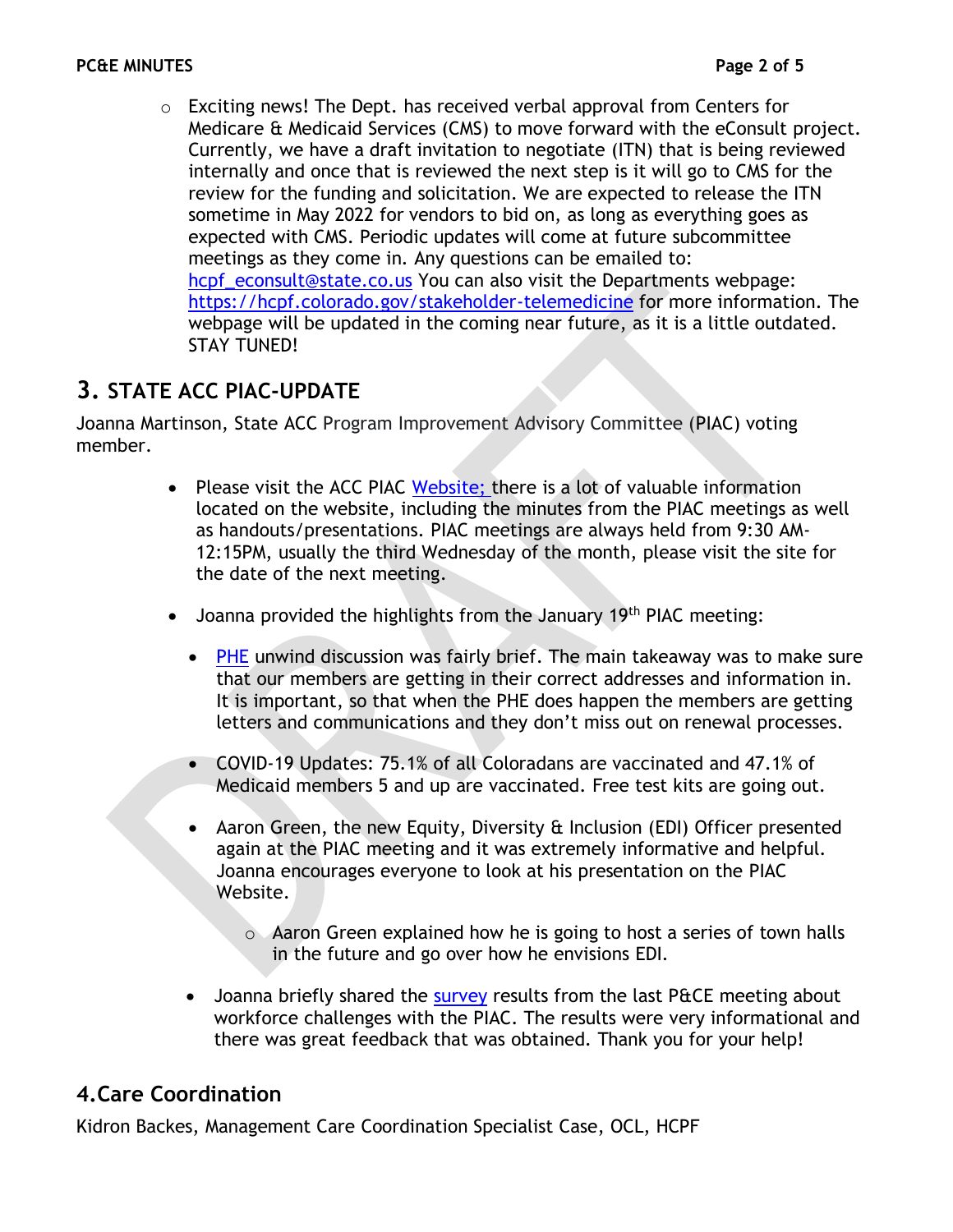American Rescue Plan Act Information sites: [ARPA MEMO,](https://hcpf.colorado.gov/2021-memo-series-communication) [ARPA Newsletter,](https://lp.constantcontactpages.com/su/hcMkUsw/ARPANewsletter) [ARPA Press](https://hcpf.colorado.gov/cms-and-colorados-joint-budget-committee-approve-530-million-arpa-funds-to-transform)  [Release](https://hcpf.colorado.gov/cms-and-colorados-joint-budget-committee-approve-530-million-arpa-funds-to-transform)

The Department is going to leverage ARPA-funding for a project to:

- Define best practices for Case Management and Care Coordination
- Identify and solidify roles of collaboration for RAEs and CMAs serving the same member
- Create a new Care Coordination Collaboration system and measure outcomes for members

This project will utilize the P&CE subcommittee for feedback and expertise. Barriers on definitions have been identified by this stakeholder group. Look at federal best practices and look at other states that have really done well. What is case management in Colorado currently? What are the barriers in Colorado? We hope to use the report (created by a contractor) to create a pilot program that will be outlined by the contractor. We hope to run the pilot and at the end of the pilot program, have the contractor come back in and evaluate it.

Proposed (not exact) timeline presented at the January 2022 meeting: ARPA "Best Practices Project" is hoping to align the RAE responsibilities and CMA responsibilities with the care coordination definition and case management definition. Currently in Phase 1 of the timeline. Currently, we have a list of approved contractors and we are looking at which ones to narrow down. There are 67 ARPA projects currently proposed at HCPF.

- o Contract Procurement: 1/30/2022
- o CM Redesign/ACC 3.0: 1/1/2023-12/31/2023
- o Environmental Scan: 6/30/2022
- o Stakeholder Engagement-PIAC/MEAC: 6/30/2022
- o Case Management and Care Coordination Core Competencies: 6/30/2022
- o Cross-Agency Person Centered Facilitation and Planning: 6/30/2022
- o Roles and Responsibilities Crosswalk: 6/30/2022
- o Cross-Agency Documentation (Agency association, comorbidities, high support need): 6/30/2022
- o Identification and Recommendation of Rule and Contract Changes: 6/30/2022
- o Rule and Contract Changes: 6/30/2022
- o Efficacy of Pilot: 6/30/2022
- o Pilot Development and Training: 7/1/2022-12/31/2022
- o Implementation and Payment: 1/1/2023
- o Evaluation and Assessment: 1/1/2024-6/30/2024

#### **Discussion**

• Angie Goodger spoke on the need for shared definitions with care coordination and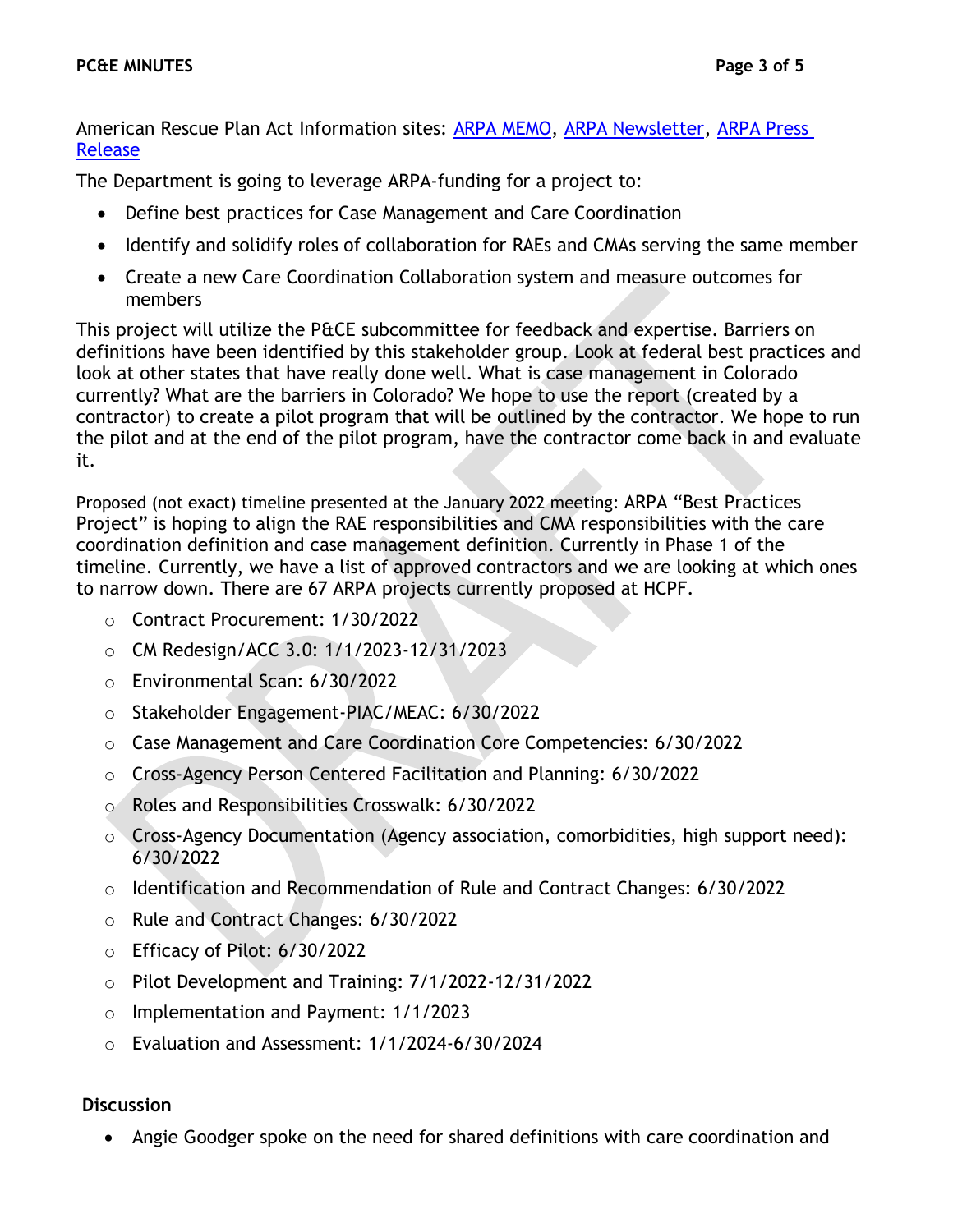case management and how the work of the care coordination workgroup could be leveraged. She would like some of their ideas to be considered in the ARPA project, eager to help. What could the care coordination group do in the meantime? Can we set up a meeting to share and collaborate?

- Kidron Backes would really like to bring all of the past work and current work together, compile it and utilize it with the contractor. Proposed formal recommendation can be provided to the contactor once we have one narrowed down. Another idea is that we can provide recorded conversations to the contactor.
- Joanna Martinson agrees of these suggestions. Suggested reaching out to Jen Hale-Coulson (worked with the workgroup in the past) and collect some of the power points and documents from past work, that would be helpful for this process and not duplicating work that has already been done.

SEPs/CCBs Discussion: Please introduce yourself!

- RAE1/PRIME: Barb Bishop (Clinical Program Manager) and Nikole Konkoly (Community Integration Committee). Diane Walt (not on the call currently, but she represents the SEPs for Mesa County for RMHP). Elaine Wood (Community Options as Case Management Director and Children Services Director.)
- RAE2: Joanna Martinson
- RAE3/RAE5: Joseph Anderson. RAE5 covers Denver County, RAE3 covers Adams, Douglas and Elbert Counties. Three standing monthly meetings with CMAs that we are very proud of with North Metro Rocky Mountain Human Services and Developmental Pathways. Was involved in care coordination workgroup.
- RAE4: Mona Allen (Health Colorado)
- RAE6/RAE7: Diane Seifert (Primary Care Network Manager, RAE7) Resource Exchange, the SEP/CCB in both regions. Nikole Mateyka (Supervisor of Transitions of Care) Adult Care Management INC., Options for care and DDRC and Imagine (monthly case reviews that has helped with communication).
- Denver Health: Tara Maxfield, Lisa Hinman, and Murielle (Denver Health Medical Plan (DHMP), Provider Relations/Contracting)

#### **5. Open Discussion**

Kathie Snell, P&CE Co-Chair

- Dede de Percin wanted to highlight that new Medicaid renewal processes go into effect on Feb. 15<sup>th</sup>, including ex parte review and the new wet signature component. Dede also informed the group of a new innovated health insurance enrollment option that will be available when getting taxes done this year. Tax filers will be able to check a box on their state income tax filing if they don't have insurance if they are interested. It will screen tax filers to see if they qualify for Medicaid and open up a special enrollment period (SEP) on Connect for Health Colorado Insurance site, if ineligible for Medicaid.
- Dede de Percin inquired about any updates on information for the stakeholder